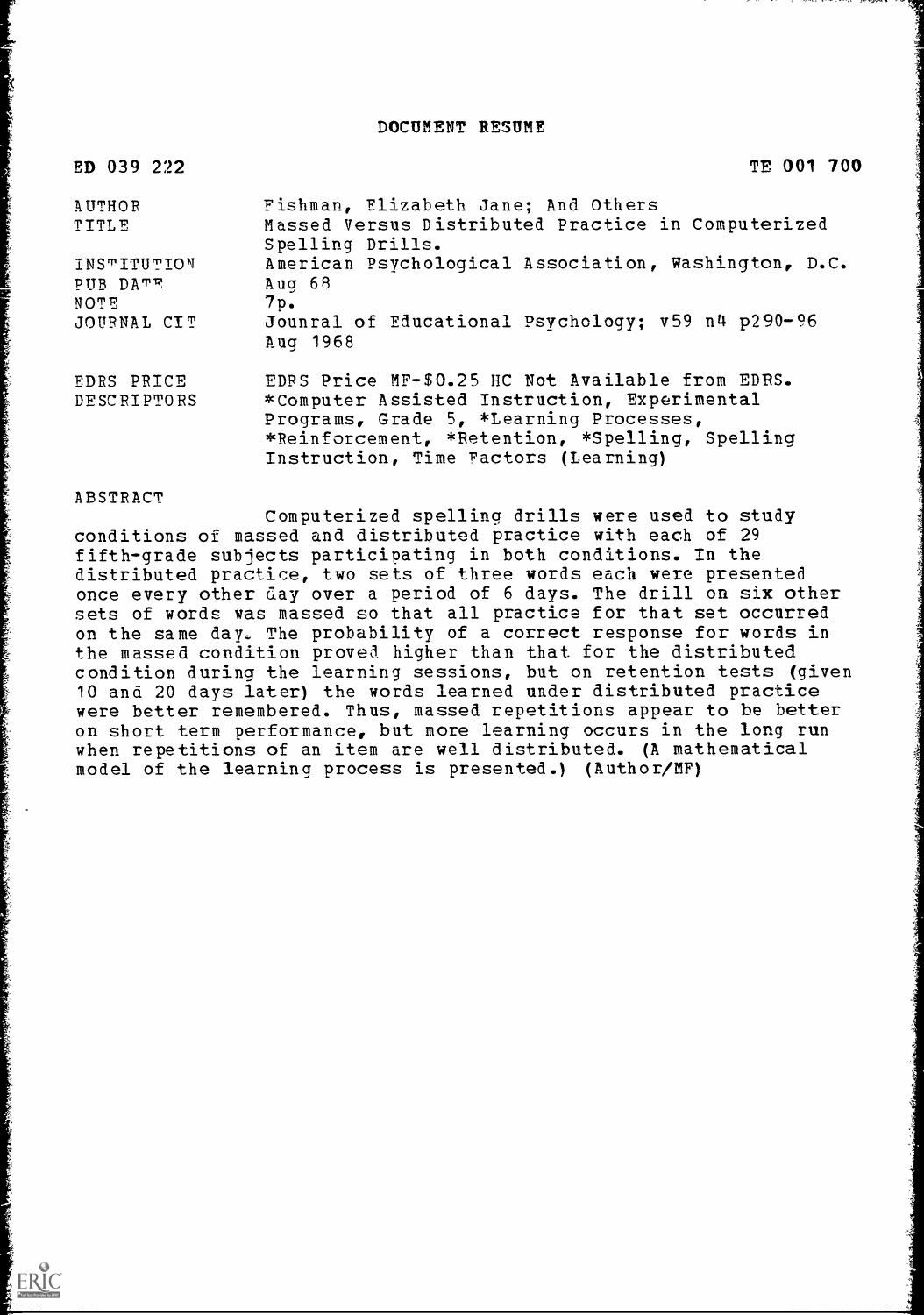of the state of the company of the state of the state

 $\mathbf{I}$ 

 $\mathbf{\Omega}$  $\mathbf{\Omega}$  $\boldsymbol{\mathsf{N}}$  $\boldsymbol{\sigma}$  $\mathcal{M}$ 

> $\bullet$  $\Omega$ W

 $\bigcirc$ 

ERIC

U.S. DEPARTMENT OF HEALTH, EDUCATION & WELfARE OFFICE OF EDUCATION THIS DOCUMENT HAS BEEN REPRODUCED EXACTLY AS RECEIVED FROM THE PERSON OR ORGANIZATION ORIGINATING IT. POINTS OF VIEW OR OPINIONS STATED DO NOT NECESSARILY REPRESENT OFFICIAL OFFICE OF EDUCATION POSITION OR POLICY.

# MASSED VERSUS DISTRIBUTED PRACTICE IN COMPUTERIZED SPELLING DRILLS'

ELIZABETH JANE FISHMAN, LEO KELLER,2 AND RICHARD C. ATKINSON

Stanford University

Conditions of massed and distributed practice were studied using a within-Ss design in a situation involving computerized spelling drills. In the distributed condition, 2 sets of 3 words each were presented once every other day over a period of 6 days. The learning trials on 6 other sets of words were massed so that all of the trials for that set occurred on the same day. Ss were 29 5th graders. The probability of a correct response for words in the massed condition was higher but on retention tests (given 10 and 20 days later) the words learned under distributed practice were better remembered. A mathematical model of the learning process is presented and shown to provide a fairly adequate account of the experimental data.

Computer-assisted instruction (CAI) refers to an instructional procedure which utilizes a computer to control part, or all, of the selection, sequencing, and evaluation of instructional materials. Over the last 4 years, the Institute for Mathematical Studies in the Social Sciences at Stanford University has been developing a CAI system for regular classroom wage (Atkinson, 1967). One mode of this development is referred to by Suppes (1966) as the "drill and practice systems." These systems are intended to supplement the instruction which occurs in the classroom. They are designed to improve-through practice -the skills and concepts which are introduced by the classroom teacher.

Currently, computer controlled drills are being given to approximately 1,800 students in six schools in five different communities. Some of the students have been receiving daily drills in arithmetic (Suppes, Jerman, & Groen, 1966) while others have been receiving drills in spelling. This study made use of the equipment and students in the school which has been involved in drill and

practice in spelling. In the study to be reported here, the presentation routine for each spelling word was the same: An audio system presented

2 Now at the University of California, Irvine.

the words, the student typed the word, and the computer evaluated the student's answer. If the response was correct, the computer typed  $\lq\ldots$ C..."; if incorrect,  $\mathbf{X} \dots \mathbf{X}$ ...", followed by the correct spelling of the word. If the response was not given within a predetermined length of time, the message "...TU...", meaning "time is up," was printed. A flow chart summarizing this procedure is given in Figure 1.

These CAI drill and practice systems lend themselves nicely to the study of many experimental variables. One persistent problem in designing instructional systems is the specification of optimal procedures for presenting material. Indeed, the spacing of learning sessions has already received considerable experimental investigation, yet the question of optimal spacing has not been resolved. For example, assume that we have 6 days in which to teach a list of 24 spelling words, and that each daily session is arranged so that 24 presentations can be made. What practice schedule would produce the best results? One might select a different set of four words each day and on that day present each word six times. At the other extreme, one could present each of the 24 words once per day. In both schemes a given word would be presented for study on six different occasions, but in one condition all of the repetitions for a given word would occur on 1 day whereas in the other scheme they would be distributed over 6 days.

290

"PERMISSION TO REPRODUCE THIS COPYR IGHTED MATER IAL BY MICROFICHE ONLY HAS BEEN GRANIED<br>BY *Annerscam Laychological Assm* TO ERIC AND ORGANIZATIONS OPERATING UNDER AGREEMENTS WITH THE U. S. OFFICE OF EDUCATION. FURTHER REPRODUCTION OUTSIDE THE ERIC SYSTEM REQUIRES PERMISSION OF THE COPYRIGHT OWNER."

<sup>&</sup>lt;sup>1</sup>This research was supported by an Office of Education contract, No. OE5-10-050, and by a computing grant from the United States Public Health Service, Contract No. ME 06154.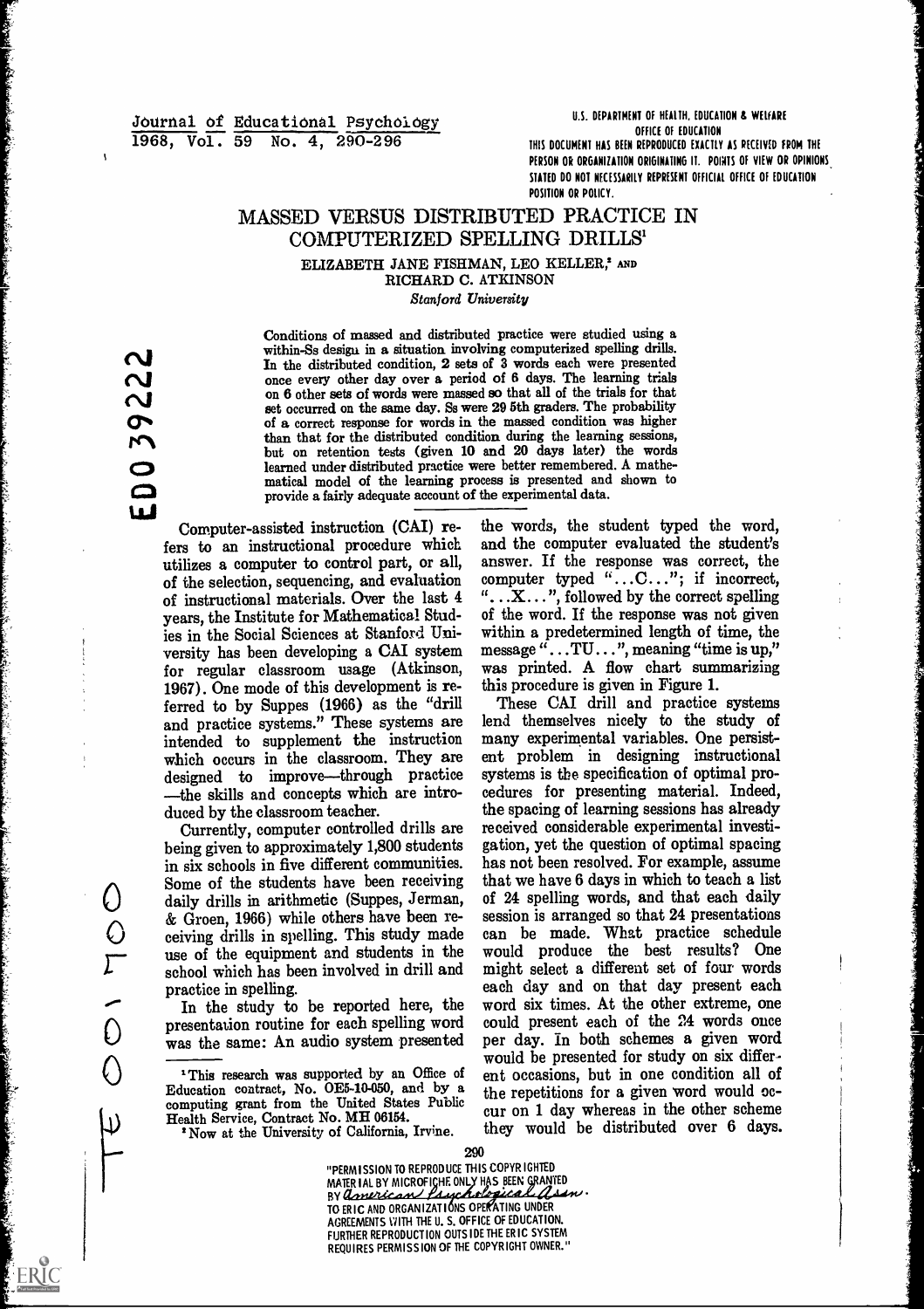

Fie. 1. Flow chart for presentation routine.

The two extremes could be called, respectively, massed and distributed practice, although this terminology is somewhat at variance with the classical usage of these terms. The preponderance of experimental evidence indicates that, for the same amount of practice, learning is better when practice is distributed rather than massed, although there are exceptions to the generalization. The purpose of the present <sup>The audio</sup> system presented a word, used the etudy is to investigate this problem further word in a sentence, and then repeated the word study is to investigate this problem further and to evaluate optimum procedures for distributing instructional material in computer-based spelling drills.

#### METHOD

#### Subjects

ţ.

in an East Palo Alto school. Approximately 50% of these students scored below grade level on standardized reading tests; 20% were reading at the second and third grade level.

The computer which controlled the student terminals was a modified PDP-1 digital computer located at Stanford University. It was a time- sharing computer capable of handling over 30 different users simultaneously from a variety of input devices. The audio system for the spelling drills was controlled by a Westinghouse P-50 computer which, in turn, was linked to the PDF-1.

The four student terminals were located at an. East Palo Alto school in a converted storeroom a short distance from the child's classroom. Each terminal consisted of a standard teletype machine terminal consisted of a standard teletype machine and a set of earphones; both were linked to the

computer at Stanford by telephone lines.<br>All four terminals were controlled by a single program on the PDP-1; each student user was serviced sequentially in a round-robin cycle. Due to the extremely rapid speed of the computer, the student received the impression that he was getting "full-time" service, although actually the computer was devoting only a small fraction of its running time to any one individual.

# Daily Operation

A full-time monitor was on duty whenever the children were using the teletypes. Her presence was primarily a precautionary measure so that an adult would be available in case of an emergency. The actual check-in, presentation and evaluation of the drill, and the sign-out were all handled by the CAI system and occurred as follows.

The student entered the room, sat down at a free terminal, and put on his earphones. The machine printed out, "Please type your number." (This whole routine had been explained to the students during a 2-week orientatioin session.) After the student typed in his identification number and depressed the space bar—the latter operation was used as a termination signal for all student responses—the computer printed the student's name and the program was set in operation. The message, "If you hear the audio, please type an `a' and a space," was then heard over the earphones. If the instructions were followed, the lesson began and each word was presented according to the sequence given in Figure 1.

The Ss were 29 students from a fifth-grade class was not given in 40 seconds, the message, The Computer System and Terminals all presented. Each time a new item The audio system presented a word, used the again. As soon as the audic was through, the machine typed a dash  $(-)$ . This was the student's signal to begin his response. When he finished typing his answer, he depressed the space bar, and the computer evaluated the answer. A correct re-<br>sponse was followed by the typed message, "...C...". An incorrect response was indicated by the message, "...X...." followed by several spaces and a correct spelling of the word. If a response was not given in 40 seconds, the message, "...TU..." was printed. As on an incorrect answer, this message was followed by several spaces and the correct spelling of the word. Following his response the student was given 6 seconds to study the correct answer before the next item was presented. Each time a new item was presented,

> In the training sessions of this study, a "list" consisted of 12 such presentations; in the test sessions, 24 presentations. When the entire list had been presented, the machine printed out the following information for the student: his list number for the next session, the date and ending time,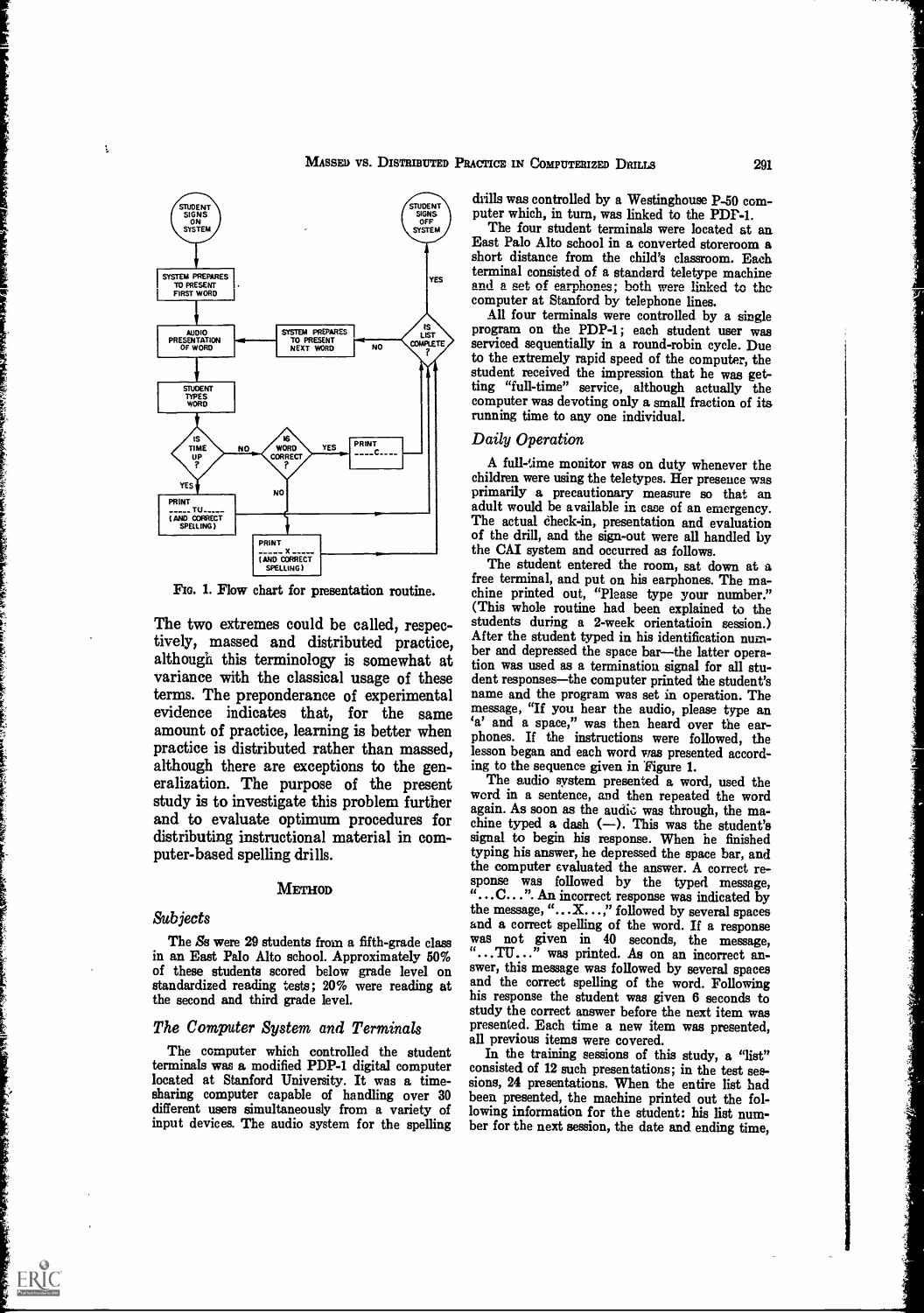and the number of words he spellea correctly on the day's session. The drills were collected by the monitor and at no time was the student given a copy of the words to study on his own.

#### Words

The words used in the experiment were taken from the New Iowa Spelling Scale (Greene, 1954). This scale is the product of the testing of some 238,000 pupils throughout the country in the early 1950s to determine the percentage of students that could spell a word correctly at each grade level. A the training sessions, the student was told whether list of the actual words used in the experiment can or not his response was correct, and was then given list of the actual words used in the experiment can be found elsewhere (Fishman, 1967).

# Experimental Design

The experiment involved a within-Ss design, (i.e., each S participated in all conditions). The two main conditions were those of massed (M) and distributed (D) practice. There were eight sets of words: six of them were massed, designated  $M_1$ .  $M_2$ ,  $M_3$ ,  $M_4$ ,  $M_5$ , and  $M_6$ ; and two were distributed, designated  $D_1$  and  $D_2$ . Each of these unites, the proportions correct for each of the three presentations were averaged over eight sets contained three words. Thus a total of  $\frac{L}{L}$  the three presentations were averaged over  $8 \times 3 = 24$  words were used in the experiment for Ss and plotted successively above Training  $8 \times 3 = 24$  words were used in the experiment for  $8 \times 3 = 24$  words were used in the experiment for  $8 \times 3 = 24$  words were exchanged in the experiment for  $8 \times 3 = 24$  were exchanged in the experiment for  $8 \times 3 = 24$  were a given S. Training sessions ran for 6 consecutive days. Each session used one of the M sets and one of the D sets. The M words were presented three times within a session, whereas the D words were<br>presented once. Thus, there were  $3 \times 3 = 9$  presentations of M items plus 3 presentations of D from each of the six training sessions. Apitems yielding a total of 12 presentations in any one session. Words from a different M set were presented in each session and all the learning trials for the set occurred on the same day. Words from a given D set were presented on alternating days. Table 1 summarizes the daily presentations.

The arrangement of the list for the first training session (Day 1) illustrates the procedure used for the entire training sequence. The first four items of the day's list consisted of the three words in  $M_1$  plus a randomly chosen word from  $D_1$ . The second four items consisted of the three  $M_1$  words plus a second randomly chosen  $D_1$  word. The last four items consisted of all three  $M_1$  words plus the remaining word from D1. In other words, the 12 presentations to an S on any day were given in three blocks with four words in a block. Each block contained all three M words and a randomly chosen D word. The order of the words within a block was randomly determined. Further, the assignment of words to M and D sets was completely counterbalanced over Ss, so that every word appeared equally often in the various M and D conditions.

Tests were administered 10 and 2C days after the end of the training sequence. The students did not receive any computerized drill between the training and test days. The basic test procedure consisted of presenting the complete list of 24 words. The order of the words for each S was randomly determined, and each word was presented once using the procedure of Figure 1. As during

ERIC

| TABLE 1 |  |
|---------|--|
|---------|--|

SUMMARY OF THE WORD SETS USED DURING THE SIX TRAINING SESSIONS

| Condition                 |                  |                               |                         |  |    |
|---------------------------|------------------|-------------------------------|-------------------------|--|----|
| Massed (M)<br>Distributed | $\mathbf{M_{1}}$ | $M_2$   $M_3$   $M_4$   $M_5$ |                         |  | м. |
| (D)                       | $D_1$            |                               | $D_2   D_1   D_2   D_1$ |  | D, |

the training sessions, the student was told whether 6 seconds to study the correct answer before the next item was presented.

# RESULTS

Figure 2 presents the proportion of correct responses over successive presentations of M and D items. For example, on Day 1, the  $M_1$  items were each presented three times; the proportions correct for each of sented once; the mean proportion correct for these items is also plotted above Training Session 1. This was done for the data proximately 2 minutes elapsed between two presentations of a massed item, whereas 2 days elapsed between any two presentations of a distributed item.

The tests were given on Days 16 and 26. The test results are also presented in Figure 2. The six massed curves are similar in form; they all rise sharply, then drop off by the time of the administration of the first test. In contrast, the two distributed curves rise more gradually but do not show a drop off at the time of the first test.

All items were presented three times during the training sequence and once on each of the test days. Figure 3 gives the proportion correct on each presentation averaged separately over M and D items. During the training sequence, the proportion correct for the M items increased from about .31 on the first presentation to .77 on the third presentation, whereas the D items correspondingly increased from about .25 to .57. The difference between the average proportion correct on the first presentation of M items and the first presentation of D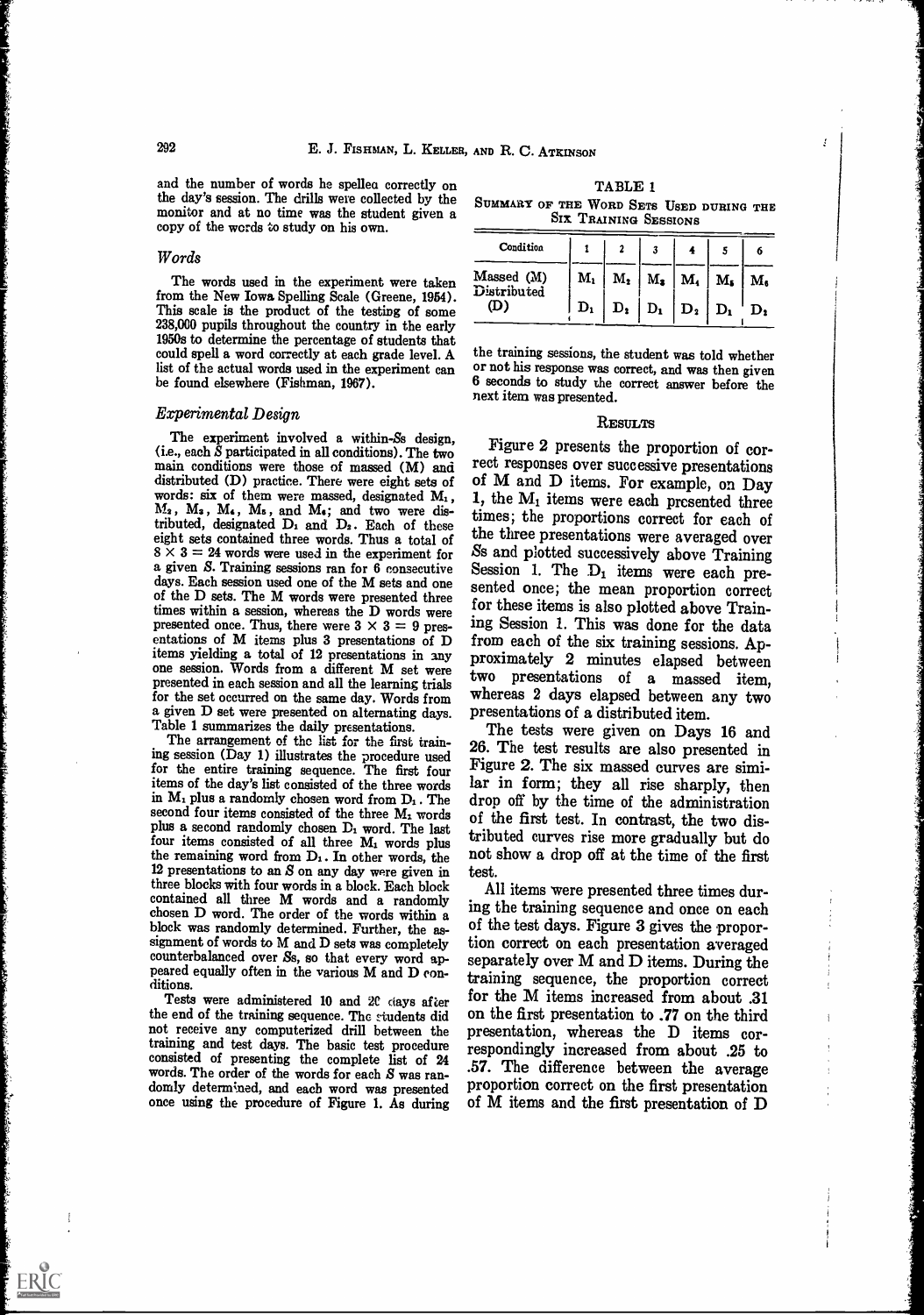

Fig. 2. Proportion of correct responses for massed and distributed items on both training and test trials.

items was not significant at the .05 level using a paired t test,  $t = 1.58$ ,  $df = 28$ . However, there is no reason to expect equality when it is noted that the data point for the mean of the massed first presentations came from all six training sessions whereas the data point for the mean of the distributed first presentations came from the first two training sessions. In contrast, as indicated in Figure 3, there were significantly more correct responses on the second and third presentations of the M items than on the corresponding presentations of D items.

÷

ERIC



Fro. 3. Observed and predicted values for the massed and distributed conditions.

A paired t test on the combined data from the posttraining tests yielded  $t = 2.44$ ,  $df = 28$  which was significant at the .025 level, indicating that distributed practice resulted in better performance than massed practice.

### **DISCUSSION**

The major results of this experiment were: (a) the massed condition was superior to the distributed condition on the second and third presentations of the training sequence and (b) the distributed condition was superior on both of the test sessions. Thus, it appears that the massed repetitions are better if one looks at short-term performance, but in the long run more learning occurs when repetitions of an item are well distributed.

 $\frac{2}{\pi}$  clearly are relevant to the spelling task. In this section, these data are analyzed in terms of a model that has been proposed to account for paired-associate learning. The model is a variation of the trial-dependent-forgetting model presented in recent articles by Atkinson and Crothers (1964) and Calfee and Atkinson (1965). The learning of a list of spelling words can be said to resemble the learning of a list of pairedassociate items; no assumption is made that the two tasks are identical, yet there are variables in paired associate learning that

In the model,  $S$  is assumed to be in one of three learning states with respect to a stimulus item:  $(a)$  state U is an unlearned

293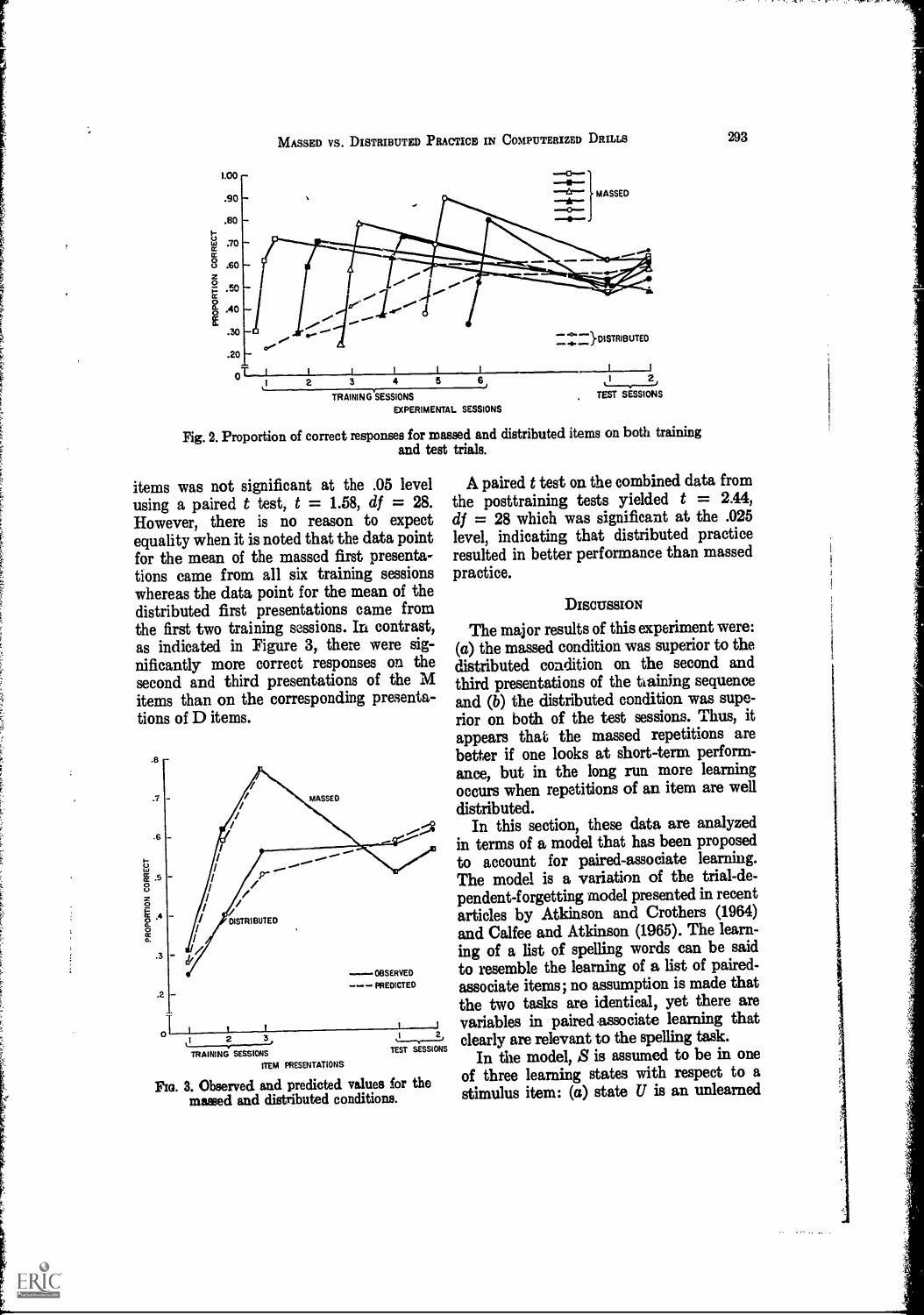state, in which S responds at random from the set of response alternatives,  $(b)$  state S is a short-term memory state, and (c) state  $L$  is a long-term state. The  $S$  will always give a correct response to an item if it is in either state  $S$  or state  $L$ . However, it is possible for an item in state S to be forgotten, that is, to return to state  $U$ , whereas once an item moves to state  $L$  it is learned in the sense that it will remain in state  $L$  for the remainder of the experiment. In this model, forgetting involves a return from the short-term memory state, 8, to state U, and the probability of this return is postulated to be a function of the time interval between successive presentations of an item.

More specifically, two types of events are assumed to produce transitions from one state to another: (a) the occurrence of a reinforcement, that is, the paired presentation of the stimulus item together with the correct response, and (b) the occurrence of a time interval between successive presentations of a particular item. The associative effect of a reinforcement is described by the following transition matrix:

$$
\begin{array}{ccccc}\nL & S & U \\
L & 1 & 0 & 0 \\
S & a & 1-a & 0 \\
U & bx & (1-b)x & 1-x\n\end{array}
$$

Thus, if an item is in state  $U$  and the correct response is shown to  $S$ , then with probability  $(1 - x)$  the item stays in state U, and with probability  $x$  the item moves into state  $S$ or  $L$ : if it moves, then with probability  $b$ it moves into L and with probability  $(1 - b)$ into S. Similarly, if an item is in state S and the correct response is shown, then with probability  $a$  the item moves to state  $L$ , and with probability  $1 - a$  the item stays in state  $S$ . Finally, if an item is in state  $L$ , then it remains there with probability 1. The parameter  $x$  is assumed to vary as a function of the familiarity of the items in the list being studied. Thus, during the test sessions involving 24 familiar items,  $x$  will be larger than during the initial study sessions involving 12 items, many of which are presented for the first time.

From one presentation of an item to its

ERIC

next presentation, a transition can occur as described by the following matrix:

$$
\begin{array}{ccccc}\nL & S & U \\
L & 0 & 0 \\
S & 0 & 1 - f_t & f_t \\
U & 0 & 0 & 1\n\end{array}
$$

़े

 $U$  is already known (state  $L$ ) with probability The parameter,  $f_t$ , depends on the time interval between successive presentations of the same item. If a given item is in state  $S$ , a time interval t between successive presentations may result in forgetting of the item (i.e., transition to state  $U$ ) with probability  $f_t$ . Otherwise there is no change in state. For simplicity, we assume  $f_t = 0$ for short time intervals within the range of a given training session. When the time interval is a day or greater, then we assume  $f_t = 1$ . In essence, no forgetting occurs from the short-term state within a given training session, but from one day to the next no information is retained in short-term store. Furthermore, the above transition matrices imply that  $L$  is an absorbing state; once an item enters state L it remains there. The model makes the additional assumption that at the start of the experiment an item  $p$ , or not known (state  $U$ ) with probability  $1 - p$ .

> For this model, the difference between the M and D items on the second and third presentations is due to a difference in the probability that an item is in short-term memory (state  $S$ ). The parameter  $\alpha$  characterizes the probability of going from state  $S$  to state  $L$ . This parameter can operate only for the massed items, since it is impossible for a distributed item to be in state S when a reinforcement occurs. A distributed item could go into state  $S$  immediately after its presentation, but from one presentation to its next, it would have been forgotten. The probability of being correct on an item that, is in state  $S$  is one; thus the massed curves should be higher for the second and

> The assumption that  $f_i = 1$  when the time interval is a day or longer, means that short-term memory has been wiped out completely by the time the first test is given. Thus, superiority of the D items over the M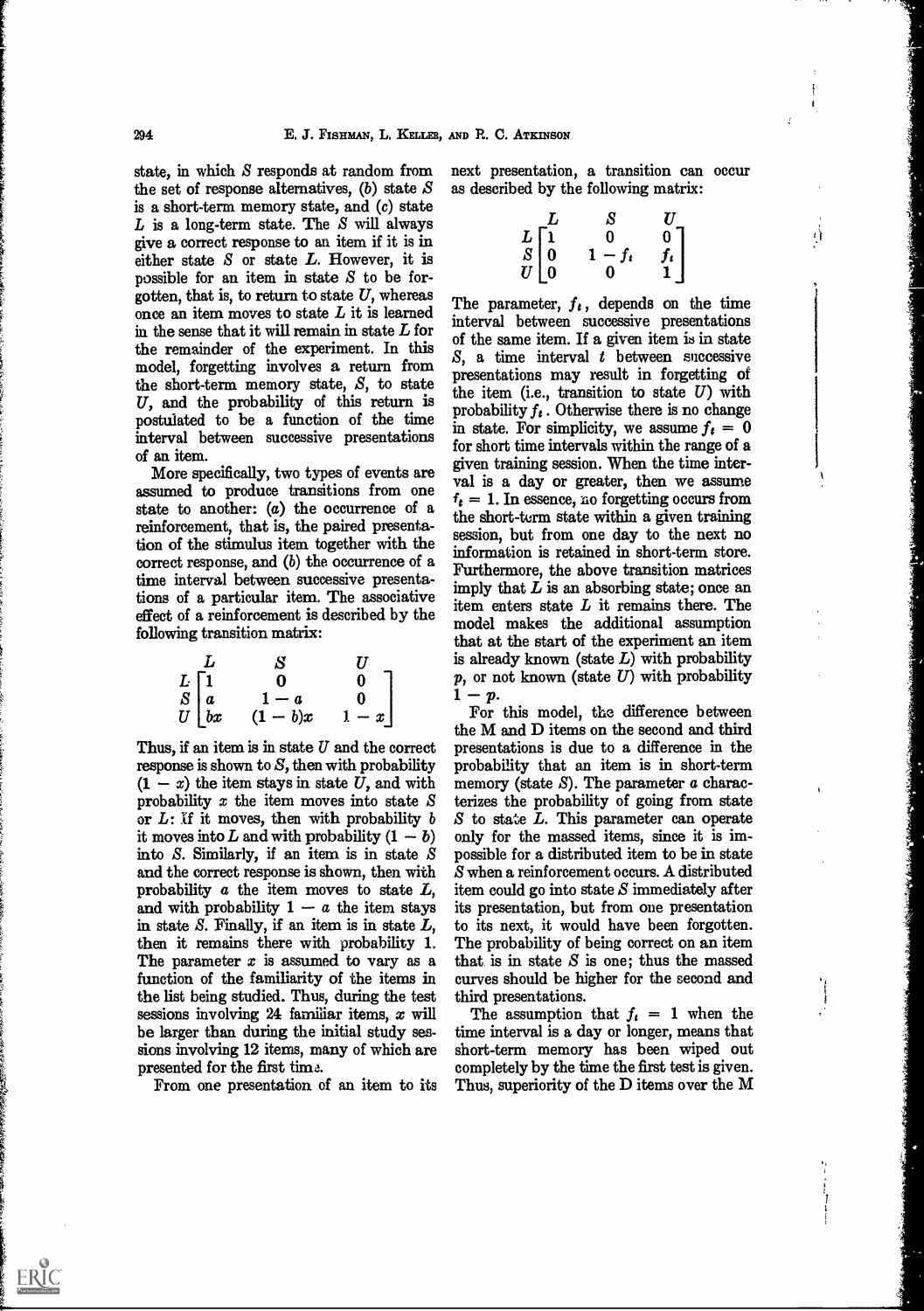items in the test data indicates differences in the number of items in state L. This in turn implies that the parameter b must be larger than the parameter  $a$ . If  $b$  were smaller than  $a$ , one would expect the M condition to do better than the D condition during both the training and test sessions, whereas if  $b$  were equal to  $a$ , one would expect a differen. e during the training sessions in favor of the M condition, but none in the test sessions.

4

Parameter estimates for the model were obtained by methods described in Atkinson and Crothers (1964). The values which yielded the best fit between observed and predicted proportions were:

> $p=.28$  $a = 0$  $b = .38$ x (for training sessions)  $= .45$ x (for test sessions) = .74

These estimates were consistent with the notion that b should be larger than a. The model proposed here is similar to Greeno's (1964) model for paired-associate learning in which he explicitly requires the parameter a to be zero. The present findings for this more complex task indicate that his theory and related research on paired-associate learning are relevant to the effect of repeated presentations of spelling items. Figure 3 presents the fit between the observed and predicted proportions using the above parameter estimates. Inspection of this figure indicates that the model gave an adequate account of the results of the experiment.

To check the validity of these results, the same S's were run 2 weeks later using precisely the same procedure but with a new set of words. Figure 4 presents learning curves for this replication comparable to those presented in Figure 3. Application of the model to this data yielded the following set of parameter estimates:

> $p=.32$  $a = 0$  $b = .33$ x (for training sessions)  $= .60$

x (for test sessions) = .72

ERIC



Fla. 4. Observed and predicted values for the replication experiment.

Once again, the estimate of  $a$  is zero confirming our earlier result. Also, in general, performance is superior in the second experiment, suggesting that some form of learningto-learn may be operating in this situation.

The authors have not carried out analyses that bear on some of the more detailed features of the model. In fact, in view of the stimulus material used, it seems unlikely that these features would be verified. What clearly needs to be done is to generalize the paired-associate model to take account of the linguistic constraints imposed by the spelling task. Some of the present results and those of Knutson (1967) suggest guidelines for such a model but the authors are not prepared to be more specific at this time. Hopefully such a model would provide a more definitive answer to the problem of optimizing the instructional sequence in spelling drills.

# REFERENCES

- ATKINSON, R. C. Instruction in initial reading under computer control: The Stanford Project, Journal of Educational Data Processing, 1967, 4, 175-192.
- ATKINSON, R. C., & CROTHERS, E. J. A comparison of paired-associate learning models having different acquisition and retention axioms. Journal of Mathematical Psychology, 1964,1, 285-315.

295